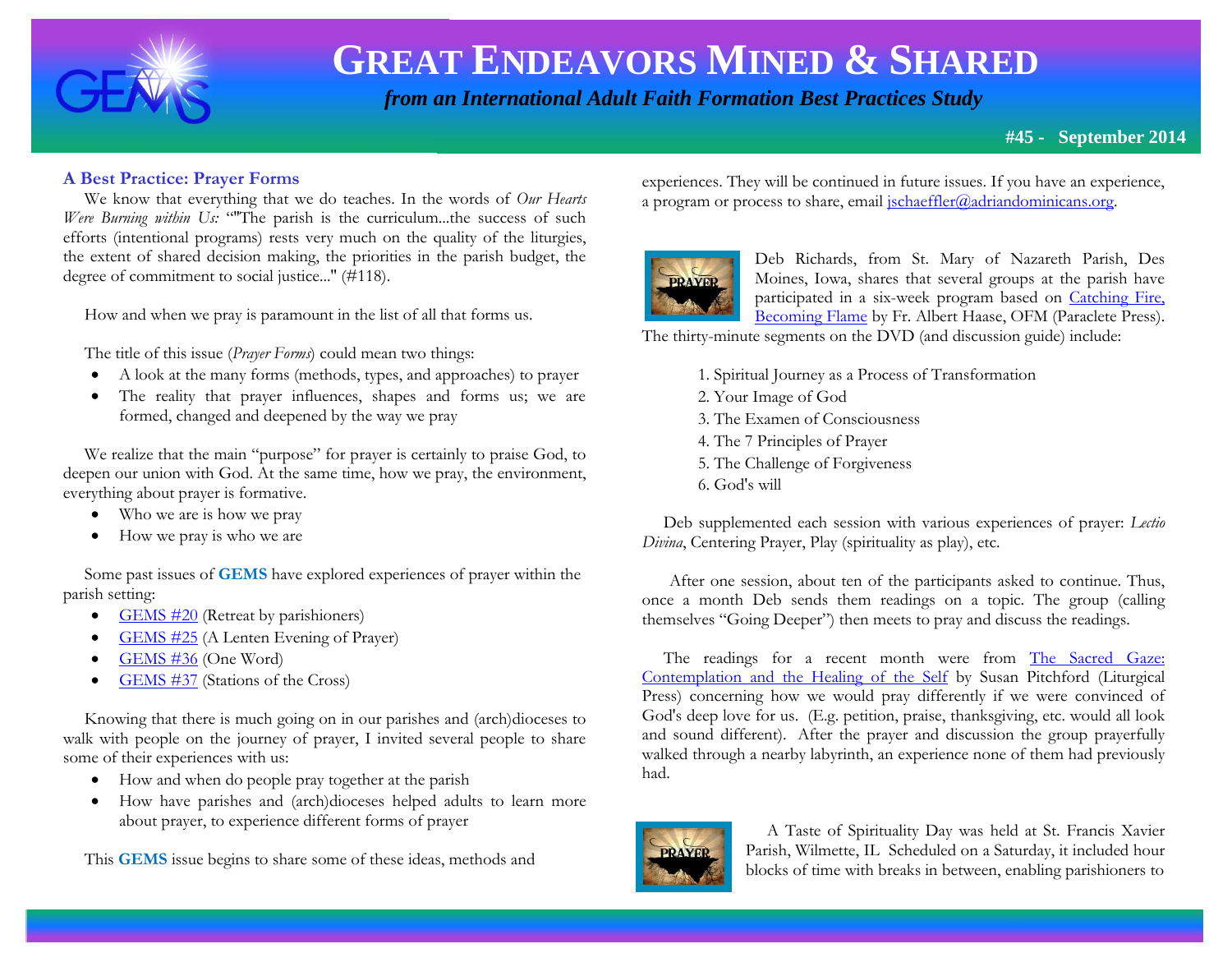come and experience various prayer and spirituality practices: *Lectio Divina*, Centering Prayer, a dream presentation, a wisdom circle, a men's spirituality ritual experience, and a labyrinth walk. Lunch was provided with mindful eating; the day concluded with an integration sessions that included an art expression.

 Joyce Shanabarger, OSF explained that parishioners could come for an hour, the whole day or anything in between. In some of the hour blocks, multiple offerings were provided, giving the participants a choice.



 Heather Kinney shared that in 2012 the theme of the annual Lenten Lecture Series at St. Matthew's Cathedral, Washington DC was "Pray *All*-Ways." The series consisted of five evenings:

- Prayer in the Christian Life (the place and value of prayer in our lives)
- Praying Together (communal and liturgical prayer)
- Praying Alone (contemplative prayer and teachings of the Christian mystics)
- Personality and Prayer (personality theory, primarily Myers-Briggs Type Indicator, and its application to prayer practices)
- Praying Better (overcoming obstacles to prayer and trusting in God's presence and voice in our lives)

 A written thank you note to Heather conveys the feelings of many of the participants: "This presentation on prayer was very dynamic and vibrant! Certainly recognizing who one is and accepting and being grateful for how God has created us will make our prayers more meaningful."



 Another Lenten experience included various types of prayer experiences woven within a larger program. Mary Morian from Holy Name Parish in Birmingham, MI explained that parishioners were invited to gather each

Lenten Sunday at 4:00 pm for an hour presentation on the Lenten Gospels, under the over-all theme of "The Divine Way of Being Human … The Human Way of Being Divine."

 A corresponding program for children occurred at the same time as the adult exploration. At 5:00 pm everyone gathered, engaging each week in a different type of prayer experience: Vespers, the Way of the Cross, etc. A simple dinner – provided by the parish – followed.

 Mary and the parish staff found that that a time for adult learning, children's needs, prayer and food appealed to a wide variety of people.



 Because of people's desire to deepen their prayer life and to grow in their journey of faith, Mary Robinson, OSU from St. Mary MacKillop Parish, Birkdale, in the diocese of Brisbane, Australia designed a seven week retreat process (offered

several times) which included:

- Some input on the week's theme
- A contemplative type of meditation
- Some group work

 The participants also committed themselves to ongoing meditations on Scripture (related to the week's theme) at home in between the sessions. Some of the various themes that were touched upon included:

- Sacraments
- Various prayer forms
- Spirituality, including a look at indigenous spirituality
- Ecology
- Fear and anxiety
- Suffering and death
- The dyings and risings in everyday life experience

 Mary relates that "Afternoon tea followed the sessions, and the group joined with an activities group which was already having afternoon tea in the centre."



Sr. Joan Vlaun from St. John the Evangelist Parish, Schenectady, NY tells of an experience which prepared her to then lead parishioners in a prayer experience. Sr. Joan attended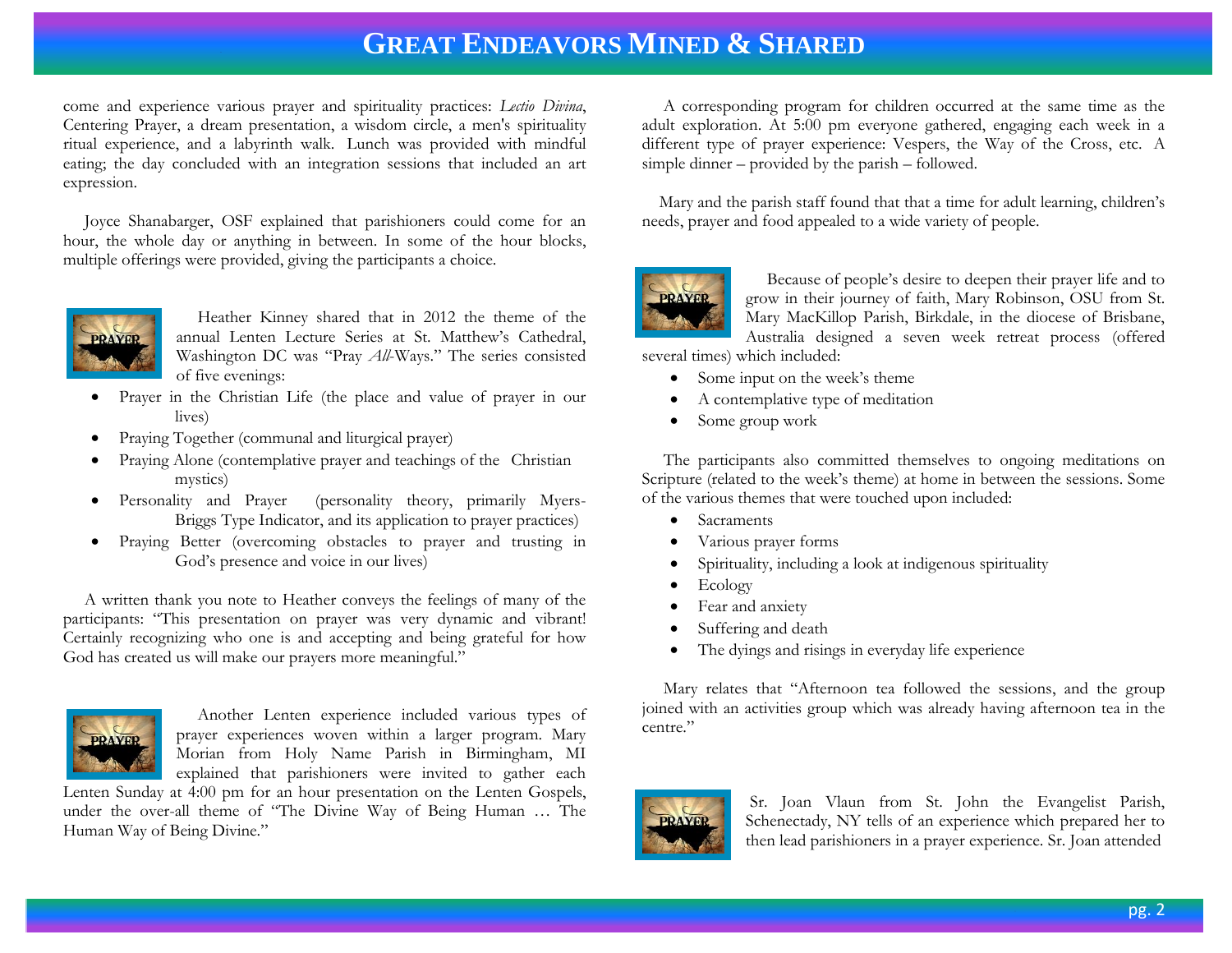[Praying with Imagination: A Retreat with the St. John's Bible](http://www.csbsju.edu/sot/lifelong-learning-and-events/conversatio-lifelong-learning-events/praying-with-imagination) at [Saint John's](http://www.csbsju.edu/sot)  [School of Theology-Seminary,](http://www.csbsju.edu/sot) Collegeville, MN.

 This retreat engages church ministers, artists, and others seeking an intense experience integrating imagination and prayer through art. Through prayer and artistic expression, the retreat deepens a sense of creativity and wonder in the participants' work and ministries.

 Much of the retreat was spent sharing Visio Divina ("divine seeing"), in this instance using the pictures which accompany texts from [The Saint John's](http://www.saintjohnsbible.org/)  [Bible.](http://www.saintjohnsbible.org/)

 Seeing The Word - [Visio Divina with The Saint John's Bible](http://www.seeingtheword.org/) provides all the materials needed for individuals and/or groups to pray *Visio Divina* with St. John's Bible. During the Lenten season, Sr. Joan has used these materials with a small group.



 Sr. Joan shared another opportunity for prayer, one which occurred within a book group. While using *The Wisdom Jesus: Transforming Heart and Mind* by Cynthia Bourgeault, the participants encountered various forms of prayer:

- Centering Prayer (chapter 12)
- *Lectio Divina* (chapter 13)
- Chanting and Psalmody (chapter 14)

 In addition to a discussion on the book, the participants of the book group took time to engage in each of these prayer practices.

 Plans are underway for the group to read *Prayer: Our Deepest Longing* by Fr. Ron Rolheiser (Franciscan Media). Even though a short book, it is divided into five sections:

- Why pray?
- Why is it so hard?
- What is prayer?
- Sticking with it when it gets hard
- Mysticism

This [Study Guide](http://franciscanmedia.org/ronrolheiser/files/RolheiserstudyguidePrayer.pdf) for *Prayer: Our Deepest Longing* is available online.



 Susan Dazey from St. Patrick Parish in Dubuque, IA comments: "Prayer is something I try to include every once in a while with parents and other adults who attend weekly sessions during the time of faith formation sessions."

 One semester various presenters helped the adults look at the various ways and methods of prayer. (These sessions were recorded so that others might view them later.) Some of the approaches and themes explored were:

- Prayers Rising Like Incense
- The Our Father
- How Mary's prayer is also a way for us to say yes to God
- How singing is prayer and its many benefits for us
- *Lectio Divina*
- Praying with our whole beings
- The connection of prayer and service: our words become actions; our actions become words.

 During another semester the "history" or stories behind familiar prayers was explored; e.g. the Creeds, Marian prayers, the Liturgy of the Hours, etc.. This included a look at the Rosary; each week the participants prayed one or more decades of the Scriptural Rosary.

Some of the themes that have been helpful to people were:

- How prayer fits into our everyday life, 24/7/365
- Ways to incorporate prayer into all these everyday moments
- Prayer can be/is simple
- Our own (spontaneous) prayers are important. There also might be times when words fail us in overwhelming circumstances; then our voices add to many others with our learned prayers.



 Barbara Haynes from St. Paul the Apostle Parish in Baton Rouge, LA shares that for the last three years their Bible Study has sponsored a five-six week study during Lent as well as an Adult Vacation Bible Study which included participants from

their parish and the community, including people from other religious traditions.

These Scripture studies include a study of prayer in Scripture as well as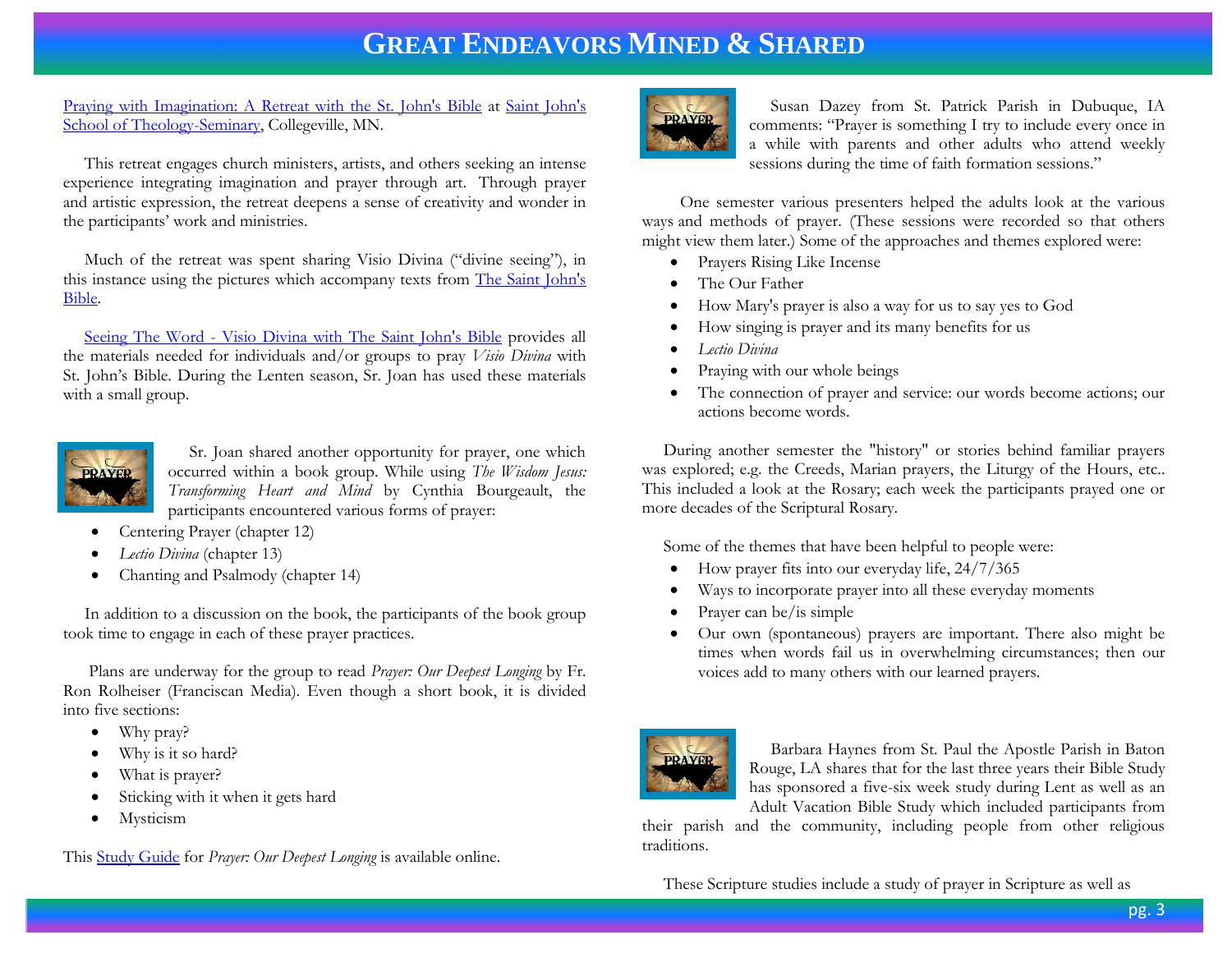various prayer experiences. Some of the prayer studies have been:

- He's Calling You: Stop and Listen; Can You Hear Him? (Genesis 16: 1-16)
- Constant Prayer (Ephesians 6:18-20)
- When God's People Pray: What a Time! What a Time! What a Time! (Matthew 6: 5-15)

Barbara has shared two resources with us:

- Prayer Ideas within Scripture Study
- The Power of Prayer in the New Testament

To access these resources, go to [www.janetschaeffler.com.](http://www.janetschaeffler.com/) Click on AFF Helps.



 Arlene Bowyer from St. Mary Parish in Frankfort, Indiana recounts that one of their most memorable adult programs was a Scriptural study of prayer in the life of key Biblical figures. Although it was a "Bible study," the primary goal was

to offer an introduction to and encourage an ongoing practice of *Lectio Divina.*  The eight-week program offered an opportunity for participants to learn about Biblical figures as pray-ers with the goal of deepening their own prayer life and helping form community.

 The program began with an introduction to the practice of *Lectio Divina.*  Each week focused on one Biblical figure, with the last week focused on Christ. The participants came together to discuss what they learned about the person they studied and prayed with the previous week. Each session then closed with a group *Lectio Divina* prayer exercise, led by various members of the group, sing Scripture they found most meaningful the previous week with a focused closing prayer for the intentions of the person sitting directly to their right.

 The process of *Lectio* was new to most participants; in the evaluations people mentioned that

- this new form was very useful for their prayer lives
- the opportunity for faith-sharing and prayer together and for one another in the group was a powerful community-forming process

Because the program was only linked to the previous meeting times by the process itself, not a knowledge-base, those who could not come every week or

had to miss a session or two could still participate and not feel they had "missed" anything.



 Chari Rosales from St. Thomas the Apostle in Naperville, IL relates that one year the second Monday of each month featured a session on the *School of Prayer*. The parish staff and Adult Faith Formation Committee found many of the

parishioners "hungry" for prayer, but experiencing little beyond reading prayers and perhaps the Rosary.

 These 90-minute sessions were designed as "try-its" to open the rich treasury of prayer practices both ancient and modern, ranging from the Liturgy of the Hours and *Lectio Divina* to guided imagery and prayer thru art and in nature. Prayer "guides" would outline the practice and then lead participants through the practice for first-hand experiences. People were encouraged to sample all the sessions to find prayer style(s) that resonated with them.



 Anne Comeaux, former director of the Office of Evangelization and Catechesis for the archdiocese of Galveston-Houston, share and process used within their archdiocese, which might spark ideas for others.

 Their three semester theological component for ministry formation includes one day of reflection (9:00 – 4:00) per semester. One topic is *The Our Father*; the other two are based on pastoral letters written by the bishops of their archdiocese:

- One is on welcoming all people and is entitled, *Many Members, One Body*
- The other is based on the celebration of the Eucharist and is entitled, *Sunday, the Original Feast*

 Anne recommends: "If other dioceses have letters written by their bishops (or perhaps they could use something from the USCCB) which would lend themselves to days of reflection it gives the people a day of reflecting on – and praying with - the local church."

 Each participant is given a copy of the document before the day of reflection so they can be familiar with the basis for the day.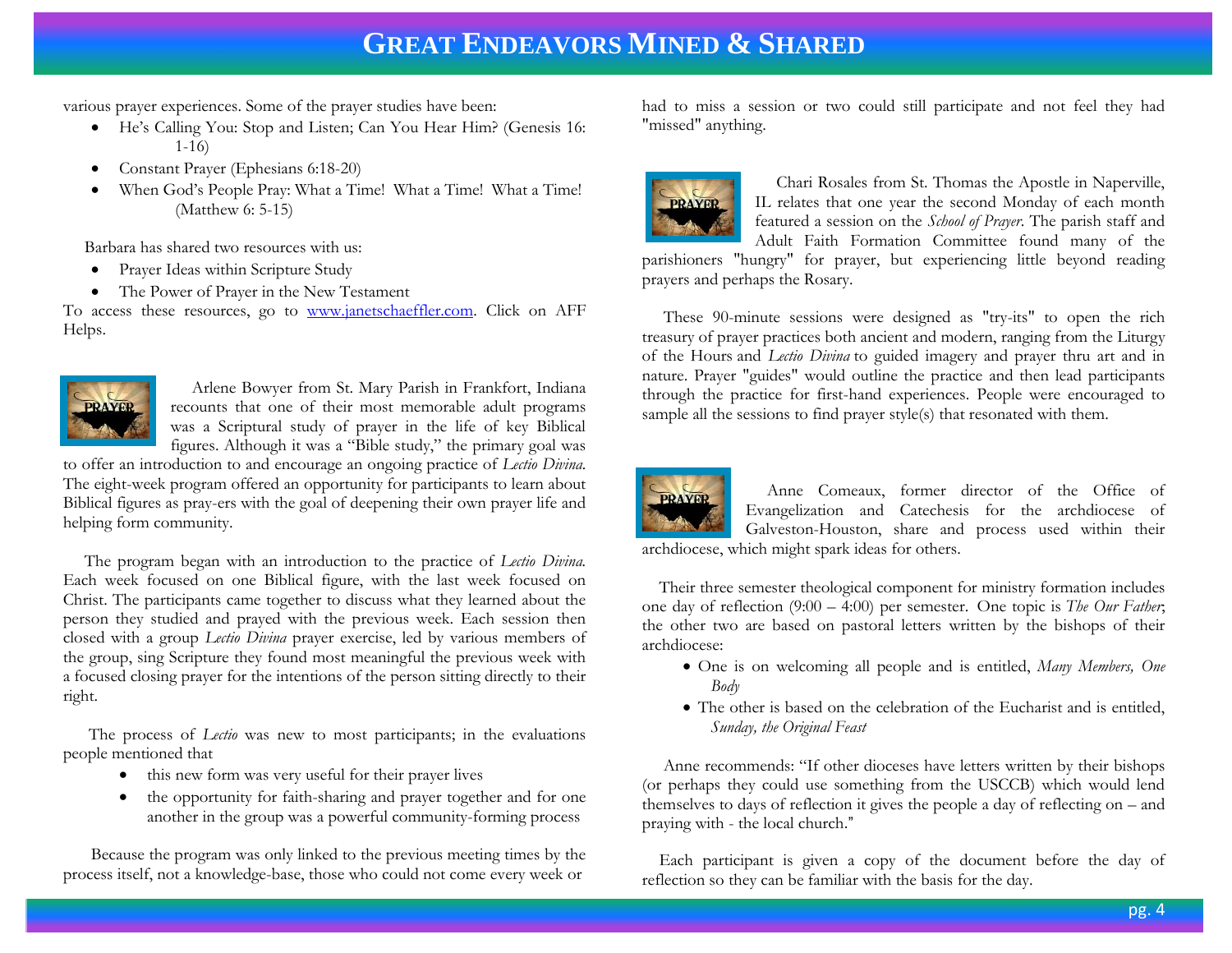

 A powerful experience – for herself and other parishioners – is related by Anne Dunn from St. Aloysius, Baton Rouge, LA. The parish hosted the *Engaging Spirituality* program from [JustFaith Ministries.](http://justfaith.org/) This process focuses on personal spirituality in a social justice context.

 Anne says, "The experience of learning meditative prayer and the entire program was probably the most significant spiritual development experience of my life. I cannot recommend it enough."

 Three of the four in the group along with seven others from another group then participated in the JustFaith New Wineskins program.

 Flowing from that experience, the participants have now formed an intentional community to support each other in spiritual growth and in social justice activities.

 Anne recommends: "Whether or not someone goes on beyond *Engaging Spirituality*, the prayer experiences of that program are life changing."



Kris Rooney, pastoral associate for adult faith formation at St. Kateri Tekakwitha Parish, Schenectady, NY, shared that: "We try to offer various ways of praying at our parish, since everyone does it in their own way."

 This year the parish sponsored an evening of reflection entitled *Fill My Cup, Lord.* Everyone was encouraged to bring a cup from home to use in their prayer. The evening had short reflections based on *The Cup of Our Life* by Joyce Rupp with scripture, song and time for journaling. During the fellowship that followed, everyone used their own cup.

The parish also provides experience of Taize Prayer and Tenebrae.

 Frequently prayer cards are printed on card stock for people to take home. One was provided with one with Pope Francis' 5 Finger prayer; it went like hotcakes.

 The parish has created a prayer path in their backyard that the Boy Scouts maintain. It's a short path (and wide to make it handicap accessible)

with a bench at the end. When the prayer path first opened, the pastor blessed it. Pictures and an invitation to use the path were carried in the diocesan newspaper.

 The path contains 7 posts along the way where prayers are posted. Often the prayers are divided into smaller sections which people can pray along the way.

 Often the prayers are focused on creation, but not always. One prayer that has been used is by Fyodor Dostoevsky:



Love all God's creation, the whole and every grain of sand in it. Love every leaf, every ray of God's light. Love the animals. love the plants, love everything. If you love everything, you will receive the divine mystery in things. When you are left alone, pray. Love to throw yourself on the earth and kiss it. Kiss the earth and love it with an unceasing, consuming love.

 Kris often posts prayers on the parish Facebook page, especially coinciding with various feasts and holidays, etc., which receive numerous "likes." Kris has plans to begin a Pinterest page for the parish, a good place to pin prayers.

 In the fall, there are plans to begin a monthly theological reflection group. Folks will be asked to think of a situation they are in, see where God is in it and perhaps find a similar situation in scripture about it. During the gatherings, people will share and pray together about these experiences.

 Kris is available to parishioners for spiritual direction. Kris comments: "This is mainly what we talk about there: their relationship with God and experiences of/in prayer. I am always amazed. Meeting to discuss prayer one-on-one is such a profound experience."